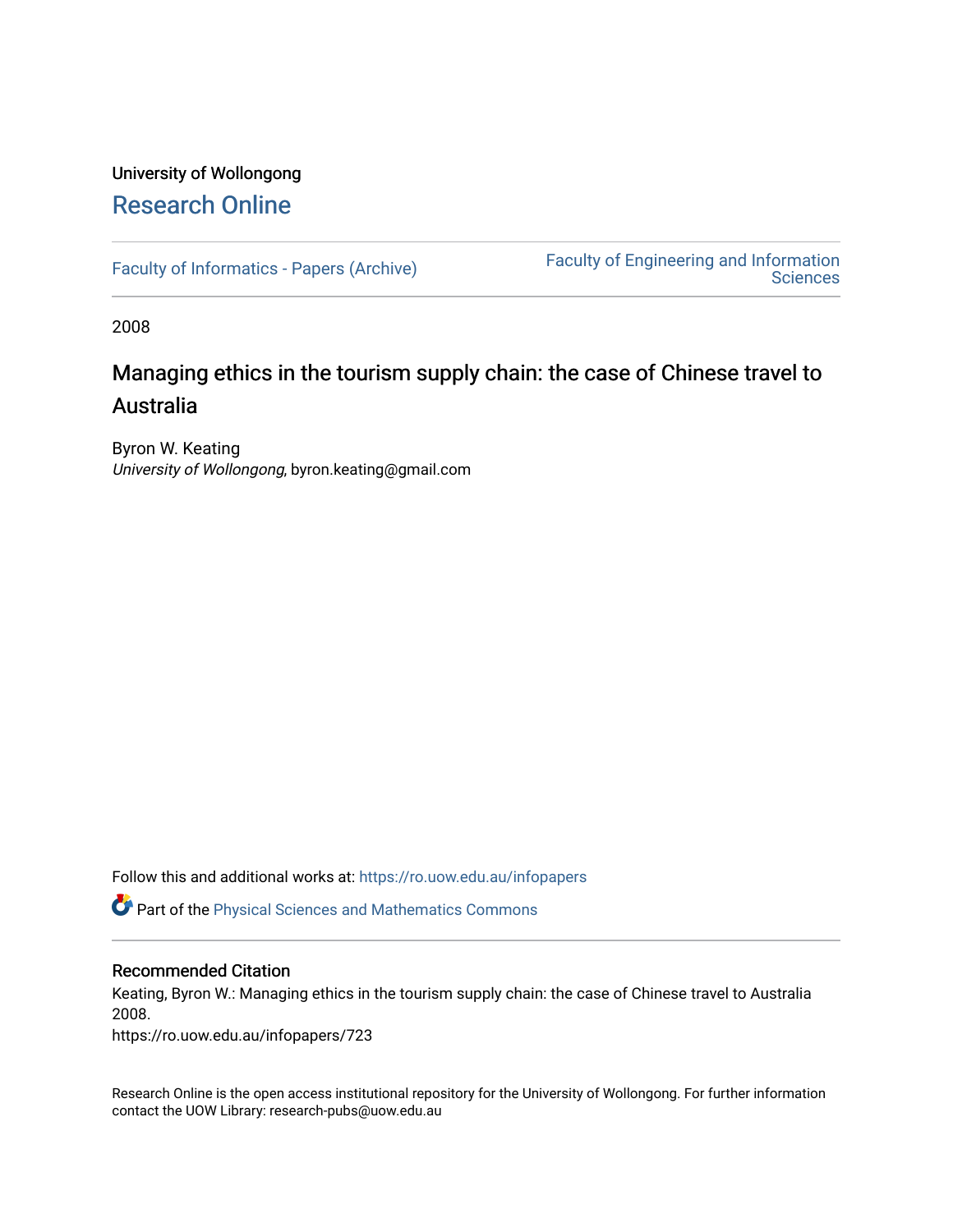# Managing ethics in the tourism supply chain: the case of Chinese travel to Australia

# Abstract

The purpose of this paper was to provide clues to the industry and the academia on how best to approach the challenge of managing ethics in the tourism supply chain. To achieve this objective, the paper provided a case study of how the Australian government has responded to concerns about unethical practices in the tourism supply chain from China to Australia. A series of best practice recommendations are provided following a review of both the demand side and the supply side processes.

## Keywords

China outbound, unethical practices, tourism

## **Disciplines**

Physical Sciences and Mathematics

## Publication Details

Keating, B. (2008). Managing ethics in the tourism supply chain: the case of Chinese travel to Australia. International Journal of Tourism Research, 11 (4), 403-408.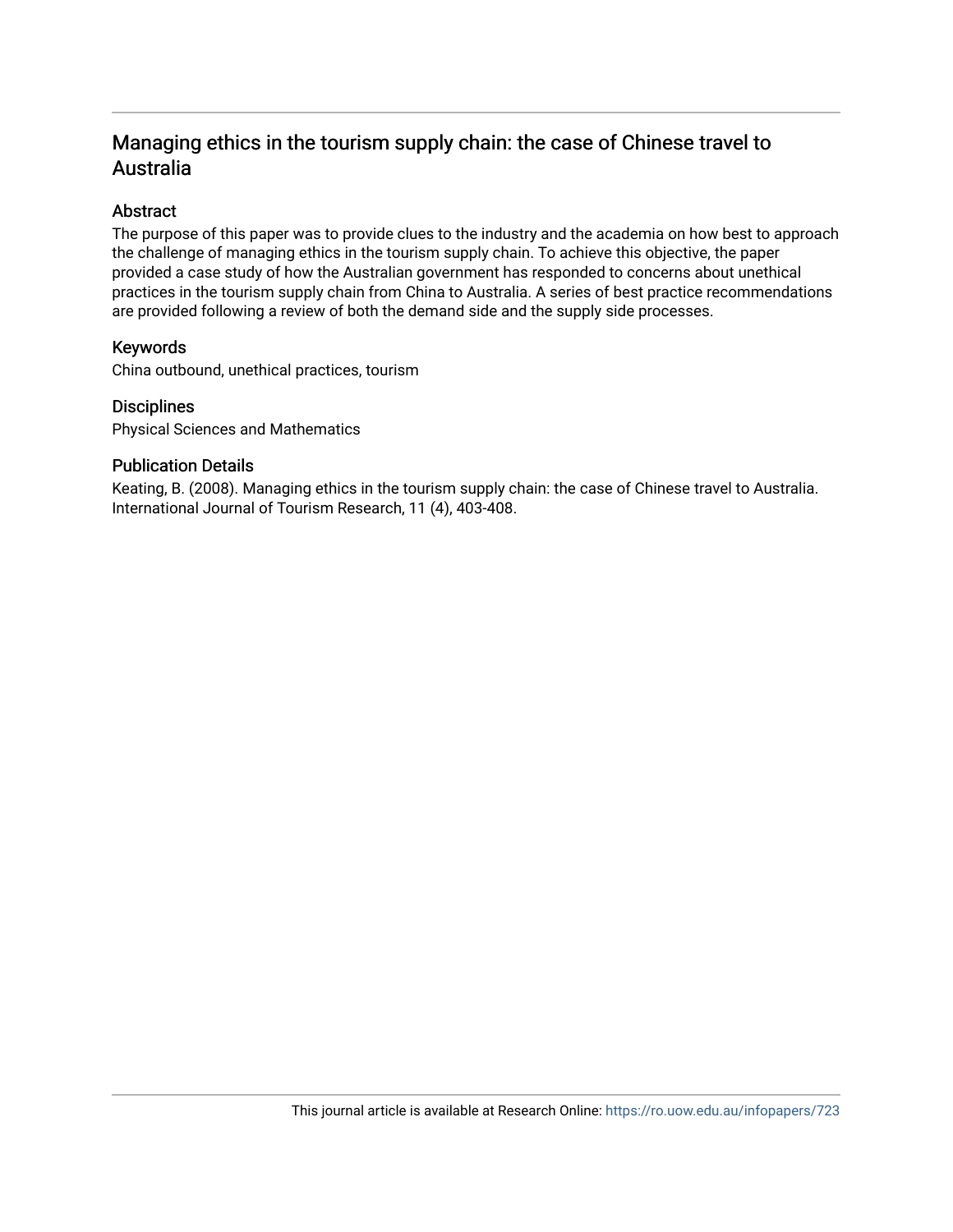# Managing Ethics in the Tourism Supply Chain: The Case of Chinese Travel to Australia

⊕

Byron Keating\*

*Centre of Business Services Science, University of Wollongong, Wollongong, New South Wales, Australia*

#### ABSTRACT

**The purpose of this paper was to provide clues to the industry and the academia on how best to approach the challenge of managing ethics in the tourism supply chain. To achieve this objective, the paper provided a case study of how the Australian government has responded to concerns about unethical practices in the tourism supply chain from China to Australia. A series of best practice recommendations were provided following a review of both the demand side and the supply side processes. Copyright © 2008 John Wiley & Sons, Ltd.**

*Received 9 September 2008; Revised •• •• ••; Accepted 7 October 2008* 2

**Keywords:** China outbound; unethical practices; ADS; group travel; Australia inbound.

#### INTRODUCTION

The Chinese outbound tourism market<br>is extremely important to Australia. In<br>2007, more than 350 000 tourists visited<br>Australia from China, contributing an estiis extremely important to Australia. In 2007, more than 350 000 tourists visited Australia from China, contributing an estimated \$2 billion dollars to the Australian economy. Over the last decade, this market has had an annual average increase of almost 20% over the last decade (ABS, 2008). This is

particularly significant given that during this same period, Australian inbound tourism's share of total global movements has declined (DRET, 2008c). Australia's Tourism Forecasting Committee predicts that China is destined to become Australia's single most important tourism market over the next decade, growing at more than 27% (TRA, 2008). However, the continuance of unethical business practices, particularly in Australia's inbound group travel operations, is putting this market in jeopardy.

The issue of unethical business practices within the tourism supply chain from China to Australia has emerged as one of the biggest concerns for tourism practitioners and authorities in Australia (DITR, 2005; DFAT, 2005). In a recent meeting between Chinese and Australian tourism officials, the China National Tourism Authority (CNTA) indicated that an analysis of complaints from Chinese nationals visiting Australia revealed a trend of overcharging certain groups and requiring travellers to pay more upfront because they did not spend enough at gift shops (DRET, 2008a). These concerns were reiterated in a survey conducted by one of China's most influential online travel portals — ctrip.com. The survey of their members revealed significant concerns about shopping-subsidised tours, revealing that this practice has impacted negatively on Australia's destination image (DRET, 2008a).

100 101 102 103 104 Although the impact of unethical business practices on group travel from China to Australia has been discussed in detail from a theoretical perspective (King *et al.*, 2006; Dwyer *et al.*, 2007), prior research has failed to consider in any detail the Australian government's

Copyright © 2008 John Wiley & Sons, Ltd.

⊕

1

⇔

<sup>\*</sup>Correspondence to: B. Keating, Centre for Business Services, Building 39, University of Wollongong, Northfields Avenue, Wollongong, New South Wales 2522, Australia. E-mail: bkeating@uow.edu.au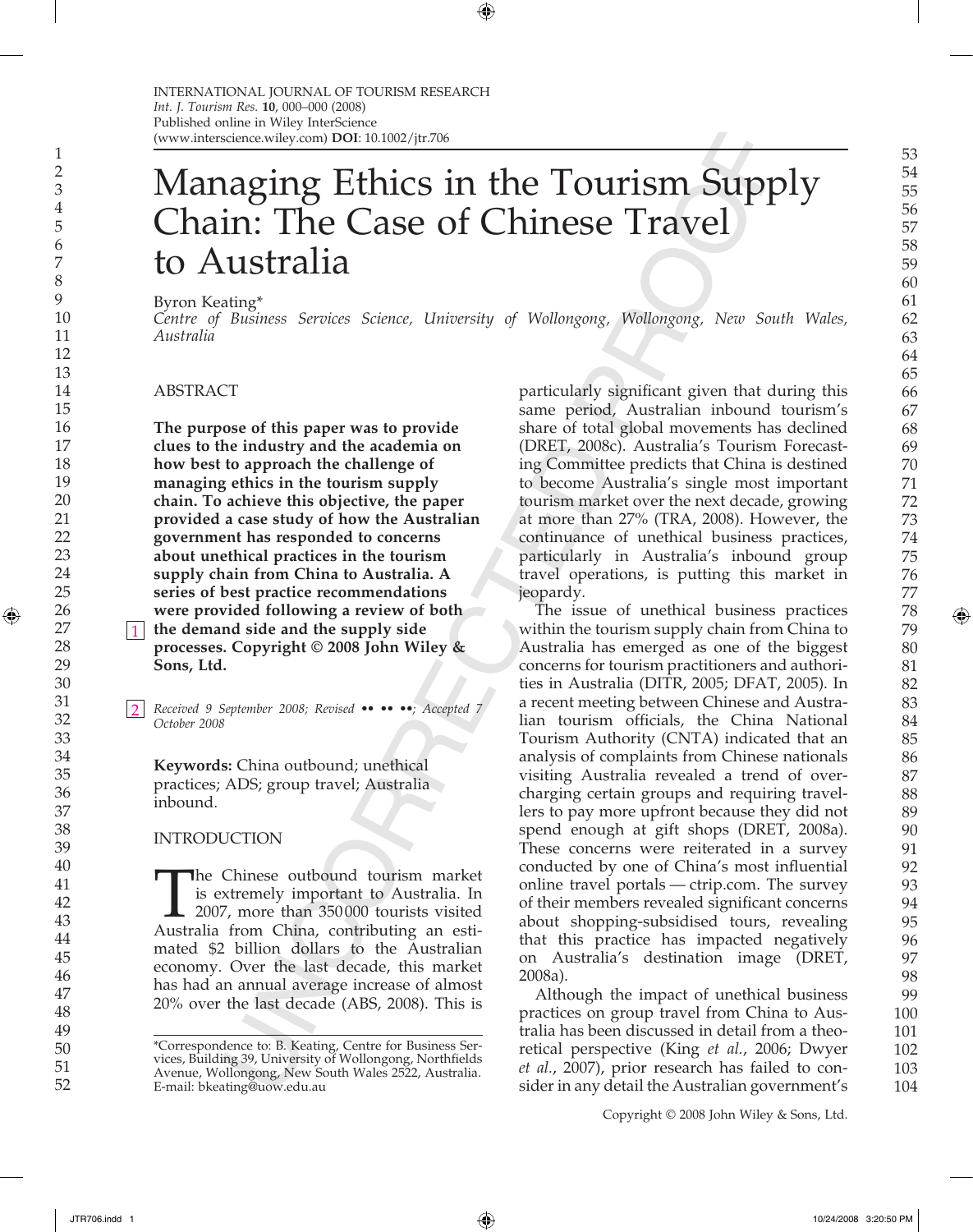response to this challenge. Accordingly, this prior research provides only minimal practical guidance for countries desiring to address similar problems in their own supply chains. 3 The author seeks to address these gaps by

providing an overview of how the Australian tourism authorities have responded to the challenge of reducing unethical behaviour in the group travel market from China. According to the CNTA, the governance practices implemented by the Australian government to control for unethical business practice represent a best practice model for the treatment of such issues (DRET, 2008c).

To address these issues, this paper will be arranged as follows. First, the author provides a brief overview of Chinese group travel to Australia. This overview focuses on China's Approved Destination Status (ADS) scheme. Next, the author considers the governance processes that Australia use to monitor ADS compliance and to manage the ethical behaviour of travel intermediaries. Particular attention is afforded to the *ADS Code of Business Standards and Ethics* and the selection and monitoring processes for Australian inbound travel operators. Finally, the author concludes by providing some recommendations for countries interested in reducing unethical behaviour in their own tourism supply chains.

31 32 33 34 35 36 37 38 39 40 41 42 43 44 45 46 47 48 49 50 51 52 Before starting, however, it is worthwhile to clarify what is meant by 'unethical business practices'. For instance, the author acknowledges that what may be considered unethical in a mature Western context such as Australia may be considered culturally appropriate in a developing Eastern context such as China. In this paper, the author considers unethical business practices to be those specific actions by a travel intermediary that impact negatively on the tourists' satisfaction with the travel experience and their perception of a destination. Such activities can include use of inadequately skilled guides, limiting choice in shopping, changing the travel itinerary without consultation or approval, receiving commissions from suppliers and requesting tips from tourists. It is noteworthy that this definition is consistent with the position of both the Australian and the Chinese governments and other definitions of 'unethical business practices' used in prior academic studies in this area.

#### GROUP TRAVEL TO AUSTRALIA

⊕

Group travel to Australia by Chinese residents is controlled by the ADS scheme. This scheme was introduced by the Chinese government in 1997 to regulate outbound travel in the packaged travel market. Australia and New Zealand were the first Western countries to be given approval under the ADS scheme. Since taking effect in 1999, more than 21000 Chinese tour groups have visited Australia under the ADS scheme (DRET, 2008c). The scheme is based on bilateral agreements between China and select overseas destinations that restrict the selection of overseas countries to which Chinese nationals can travel and the travel intermediaries that are allowed to service the Chinese market. By mid-2008, over 130 countries had been granted ADS approval by CNTA, with the USA being the most recent country to join the ADS scheme (PRC, 2008). Figure 1 provides an overview of the tourism supply chain between China and Australia under the ADS scheme.

The ADS scheme permits Australia to market directly to prospective Chinese tourists via their tourism marketing arm, Tourism Australia. Although only residents of Beijing, Shanghai and Guangdong were allowed to travel to Australia initially under the ADS scheme, approval was extended to residents of Chongqing, Hebei, Jiangsu, Shandong, Tianjin and Zhejiang in 2004, and to all of China in 2006. Australia has been able to capitalise on this growing market reach and their first mover advantage to become one of China's most desirable destinations. For instance, Kim *et al.* (2005) reported that of all the ADS-approved destinations, Australia is considered to be the most attractive by Chinese outbound tourists.

While Australia has little say in the appointment of outbound travel agents from China, it monitors quality on the demand side of the tourism supply chain via the Aussie Specialist Programme (ASP), and more recently, via the Premier Aussie Specialist Programme (PASP). The ASP has seen 2871 agents from 325 travel agencies in China registered as Aussie Specialists, with 1183 agents from 249 travel agencies achieving level 3 status (the highest level). In 2007, Tourism Australia launched PASP to reward the top 50 level 3 agents. The PASP aims at further grooming the most capable and

Copyright © 2008 John Wiley & Sons, Ltd. *Int. J. Tourism Res.* **10**, 000–000 (2008)

**DOI**: 10.1002/jtr

⊕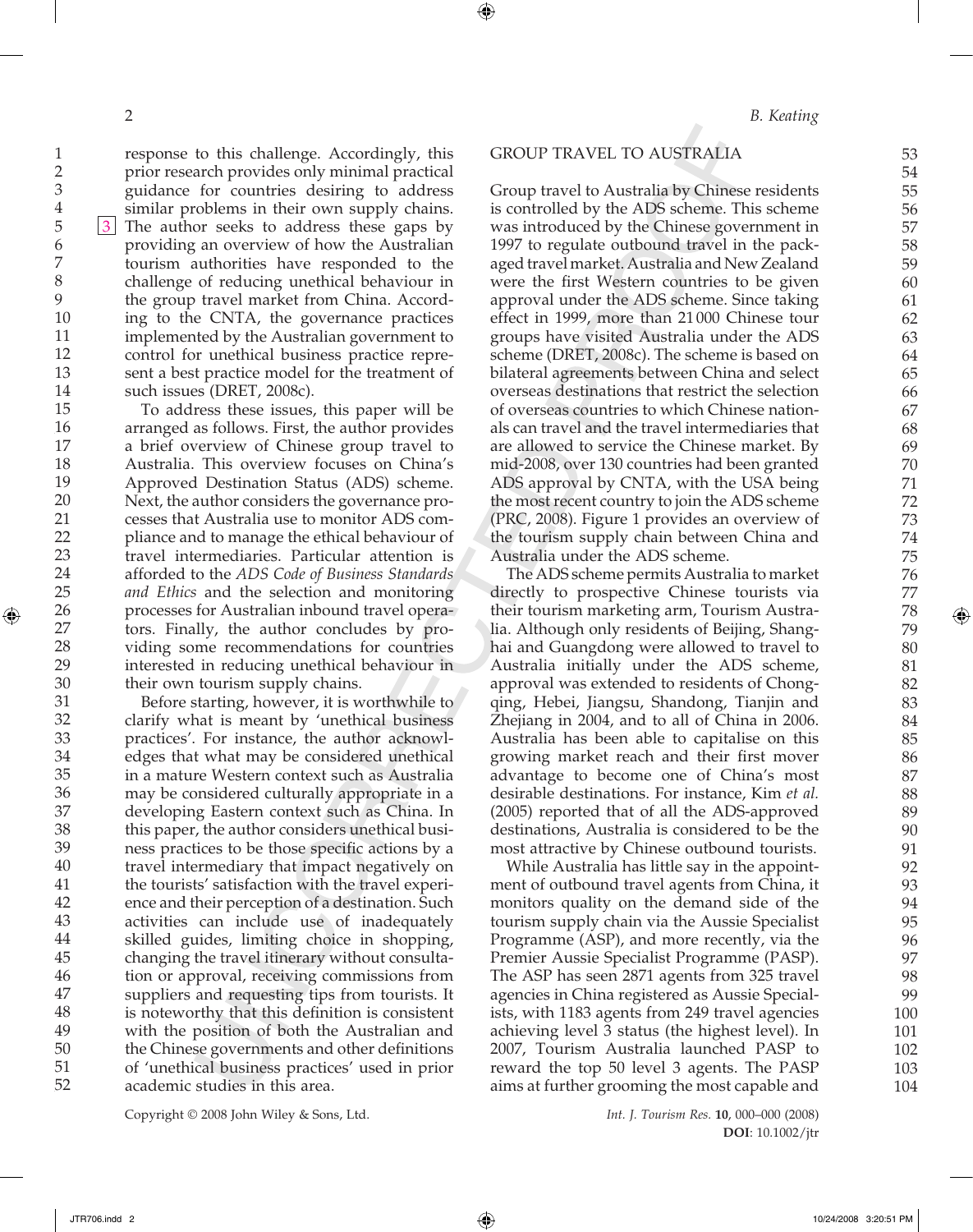#### *Managing Unethical Behaviour* 3



⊕



⊕

Figure 1. Tourism supply chain (adapted from King *et al.*, 2006).

passionate Aussie Specialists for the delivery of high-quality Australian travel experiences for Chinese tourists, and at leading the market away from shopping-subsidised tour operations. The premier agents are eligible to attend exclusive events and training on products and services for the Australian market (Tourism Australia, 2008).

However, the pathway to success has not been without challenges. In response to continued concerns about unethical business practices in group travel from China, Australia has recently embarked upon a number of reforms to the administrative arrangements for the supply side of the tourism supply chain under the ADS scheme. These reforms and the governance processes supporting them are the subject of further discussion in the next section of this paper.

Copyright © 2008 John Wiley & Sons, Ltd. *Int. J. Tourism Res.* **10**, 000–000 (2008)

#### ADMINISTERING THE ADS ARRANGEMENTS

 The ADS scheme is administered in Australia by the Department of Resources, Energy and Tourism (DRET) in conjunction with the Department of Immigration and Citizenship (DIAC). The current round of reforms is the second iteration in Australia's improvement of the administration arrangements for the ADS scheme. The first round commenced in 2005, resulting in the development of the *ADS Code of Business Standards and Ethics*. The primary objectives of these reforms and the subsequent code were to (i) restore integrity, competition and fair trading to the operation of the ADS inbound market, especially in relations between operators and shops and between operators and tourists; and (ii) empower Chinese inbound

**DOI**: 10.1002/jtr

⊕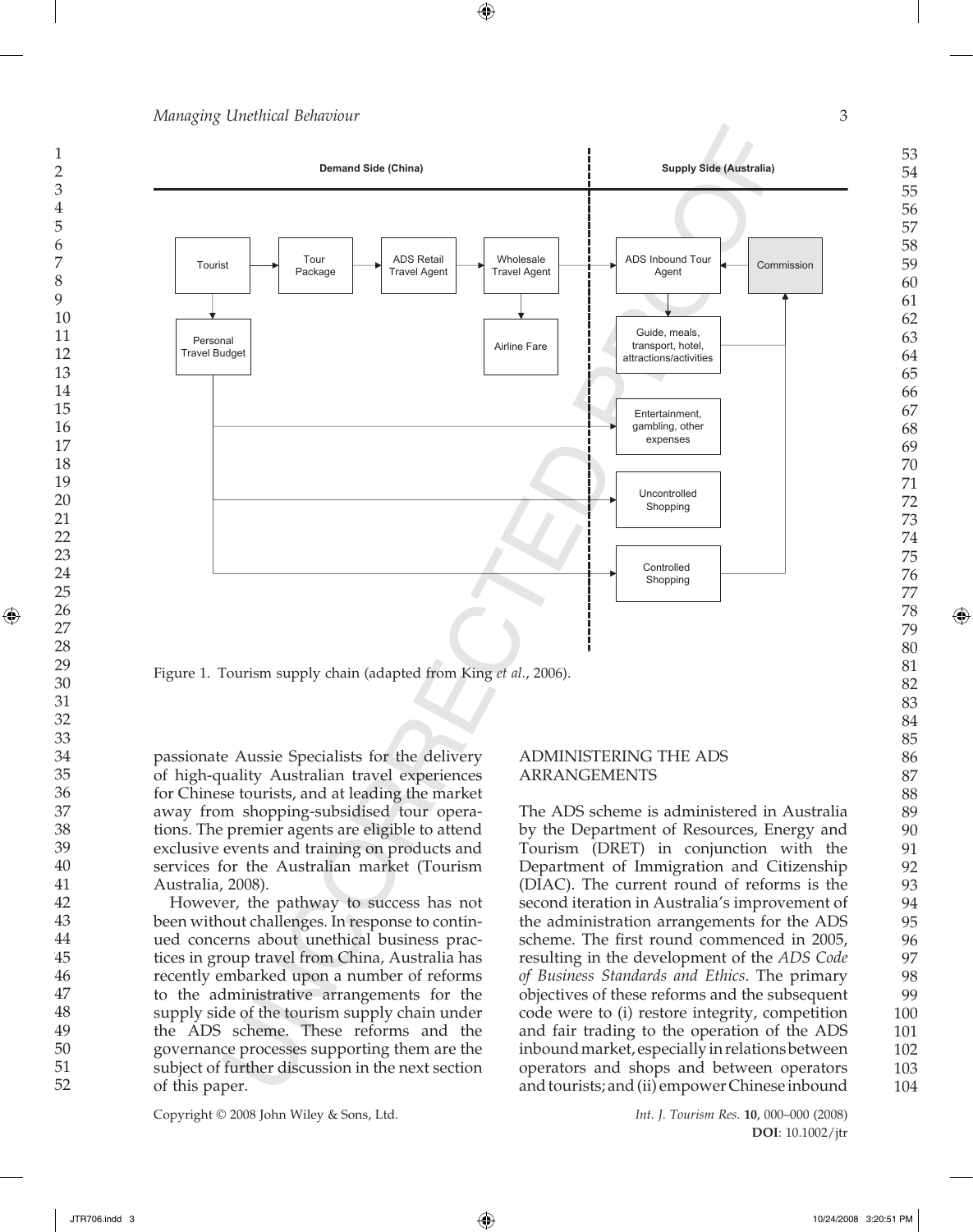#### 4 *B. Keating*

 $\bigoplus$ 



 $\bigoplus$ 

Figure 2. Australian approved destination status administration process.

tourists with knowledge and choice to exercise effective consumer power in the inbound market.

However, the original reforms were largely focused on education and intentionally not strict. In 2007, the Australian government undertook a review of the ADS administration processes and foreshadowed a series of changes commencing in 2008. These changes provided for stronger monitoring and clearer penalties for non-complying inbound operators. The key changes emerging from this review included strengthening the *ADS Code of Business Standards and Ethics* to ensure that operators have an express duty to care for tourists. The reforms also provided for commission shopping, but required that operators account for commission income and provide access to free shopping in designated retail areas prior to visiting commission shopping outlets. This change reflects the Australian government's acknowledgement that subsidised shopping tours are not all bad and that it may be more beneficial to provide choices rather than try to eliminate commission shopping.

46 47 48 49 50 51 52 Nevertheless, China's support for stronger governance processes in host countries is likely to influence the way that the ADS scheme is administered in the future, and certainly their expectations for the way that unethical behaviour is dealt with when it arises in other destination countries. Accordingly, the remainder

of this paper will elaborate on Australia's supply side ADS administration processes. Figure 2 provides an overview of these processes.

#### **Application process**

Each year in February, DRET invites applications from licensed travel agents interested in providing services under the ADS programme. Existing ADS operators are also required at this time to submit an abridged application for reapproval, with a full application required every three years. Applicants complete an ADS application form and provide supporting documentation by early April. The application process is intended to ensure that applicants are good corporate citizens, and that they are suitable to be approved as ADS inbound tour operators. Applicants must consent to being vetted for their (i) industry fitness, (ii) standing in the community and (iii) prior immigration experience. Applicants also agree to have their details released via the Australian national press for comment from the general public.

#### **Assessment process**

The applications are assessed against the three criteria listed previously. The assessment of industry fitness is made by the Tourism Australia and includes a qualitative assessment of

Copyright © 2008 John Wiley & Sons, Ltd. *Int. J. Tourism Res.* **10**, 000–000 (2008)

**DOI**: 10.1002/jtr

⊕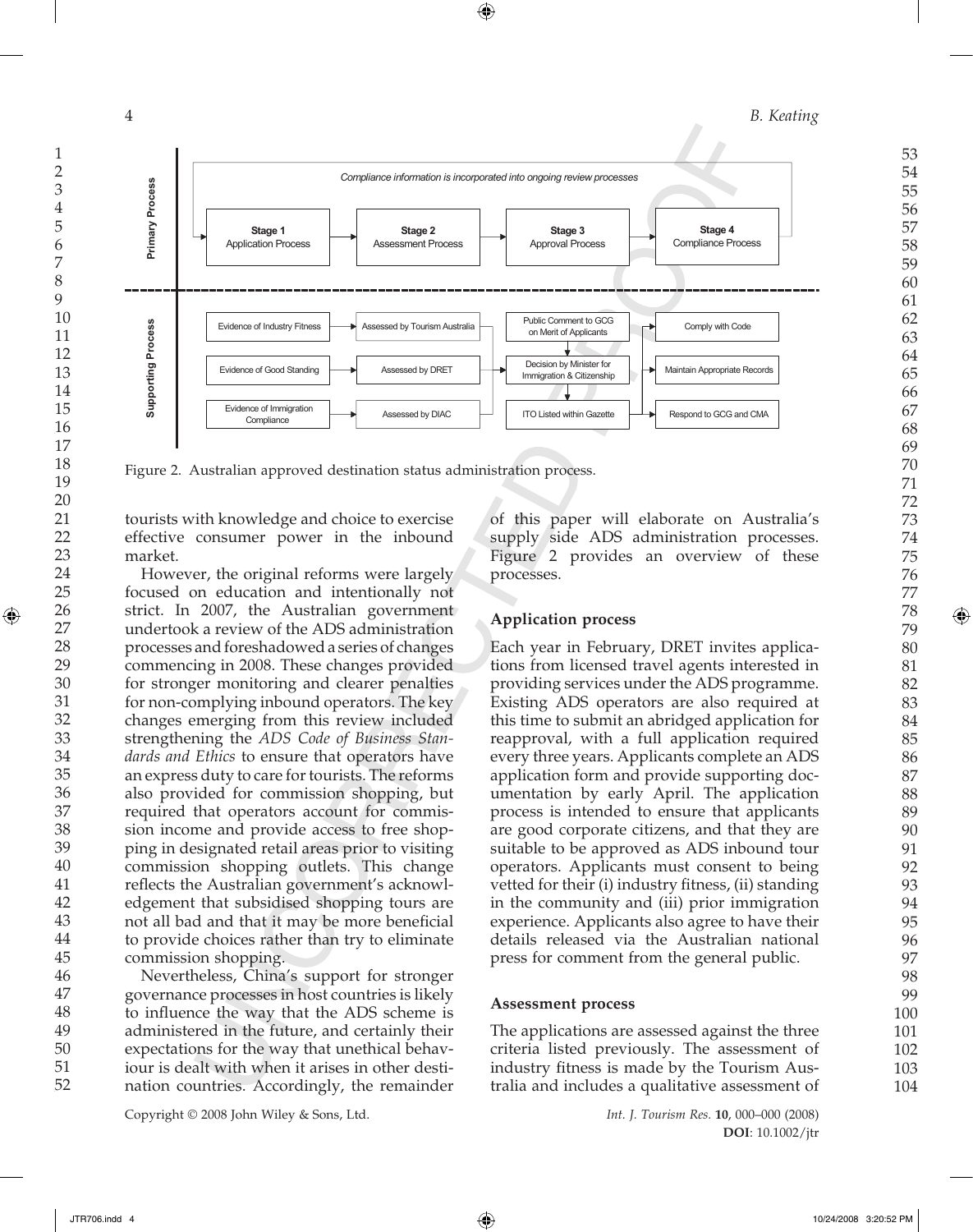the applicant's capacity to service the Chinese market. This assessment takes into account the applicant's current and former business operations relevant to the ADS scheme. In particular, consideration is given to the applicant's track record and commitment to the China tourism market, evidence of industry involvement and membership in relevant industry associations.

⊕

The assessment of an applicant's community standing is conducted by DRET. This assessment considers the personal, commercial, financial and professional standing of the applicant and its associates. Specific issues of concern include past breeches of the *ADS Code of Business Standards and Ethics*, legal proceedings brought against the applicant, and matters related to financial solvency. DIAC also conducts a review of the applicant's immigration  $\frac{4}{2}$  record and report on whether the applicant has been warned or sanctioned under the ADS scheme, or whether the applicant is considered to represent an immigration risk.

#### **Approval process**

The Minister for Immigration and Citizenship is responsible for making the final decision regarding which operators are granted the ADS approval. In making such a decision, the minister takes into consideration the outcomes of the assessment process, as well as the feedback from the Government Coordination Group on the public consultation process. Following the approval, the minister advises applicants of the outcome and releases an updated *Gazette* of ADS-approved operators. The *Gazette* is published on the Australian government website in early July of the year of application. The approval process also makes provision for unsuccessful applicants to appeal the minister's decision, and in the event of an unsuccessful appeal, for the applicants to transfer any existing tour groups to alternative ADS-approved operators.

#### **Compliance process**

49 50 51 52 Following the approval, ADS operators are required to submit to ongoing compliance checks by a compliance monitoring agency (CMA) engaged by DRET. The goal of the

Copyright © 2008 John Wiley & Sons, Ltd. *Int. J. Tourism Res.* **10**, 000–000 (2008)

compliance process is to ensure that the ADS operators continue to conduct their business in an ethical manner and in accordance with the *ADS Code of Business Standards and Ethics*. As part of this process, ADS operators must maintain records of all quotations and tour itineraries. Operators may also be required to submit a tour completion report on request to the CMA outlining any deviations from the original itinerary and providing justification for changes.

Another key aspect of the compliance monitoring process is a requirement for ADS operators to maintain detailed financial records (especially with regard to commissions received) and to contact DIAC within 48 hours if a tourist leaves the tour group at any time during his or her visit, or if a traveller acts in any way contrary to the provisions of his or her visa. ADS operators are ultimately responsible for the tourists in their groups, with penalties for non-complying operators ranging from suspension to revocation of the operator's approval status under the ADS scheme. Breaches by an ADS operator are also incorporated into the annual application process and can adversely affect an operator's chances of obtaining reapproval.

#### **CONCLUSION**

Unethical business practices have the potential to seriously undermine the tourism development work of destination countries. Accordingly, governments are becoming increasingly aware of the need to develop strategies to manage ethics within their tourism supply chains. In this regard, the present paper provides some clues for how best to pursue this objective through a case study of the Australian government's administration of group travel from China. Emanating from this discussion, this paper has provided some guidance for countries wishing to adopt a similar strategy. These guidelines have been summarised in the best practice model presented in Table 1. 5

100 101 102 103 104 Although caution needs to be exercised when generalising from case-based research, it is hoped that this paper has provided some interesting insights regarding sustainable supply chain management. In particular, the

**DOI**: 10.1002/jtr

⇔

⊕

1 2